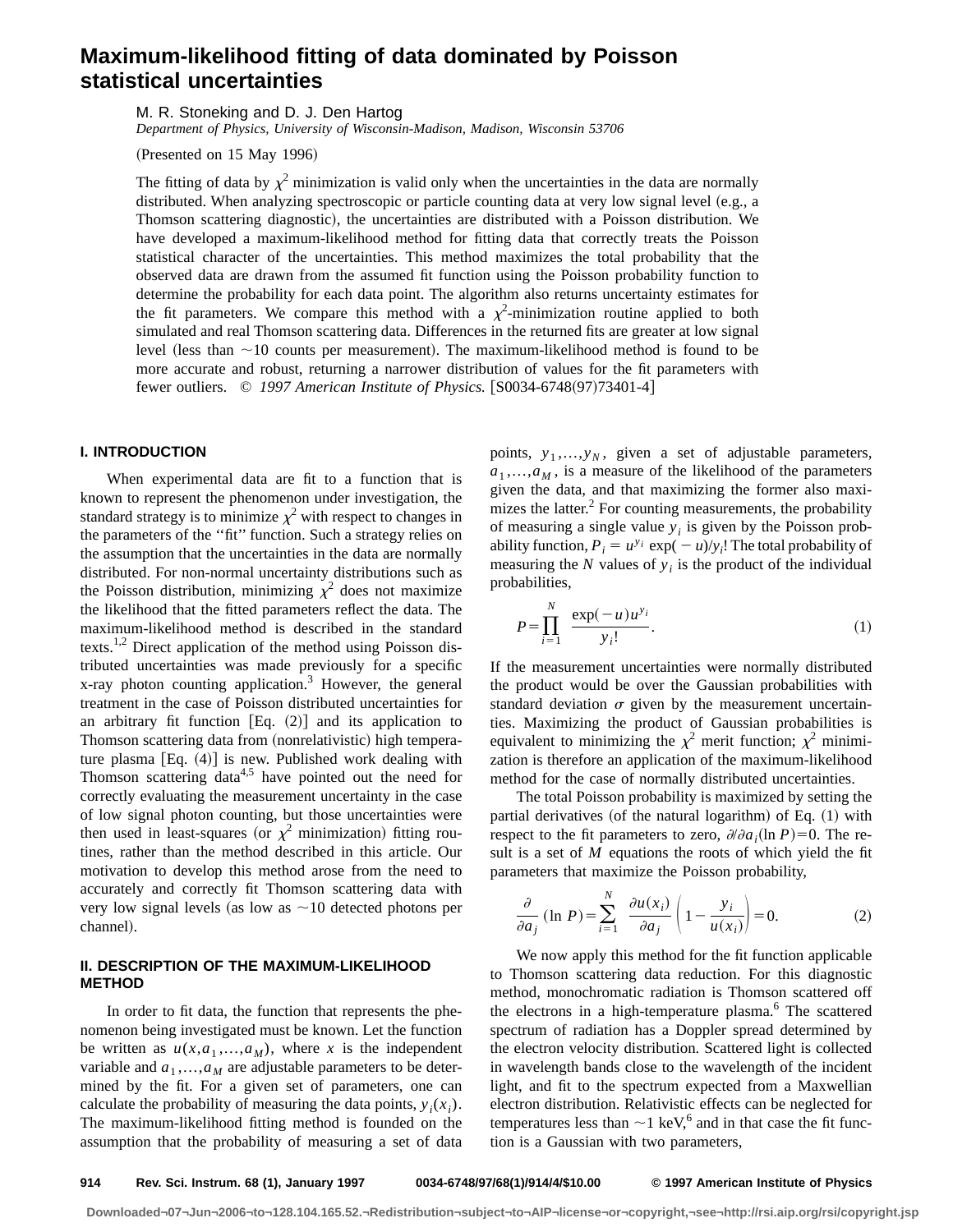$$
u(x_i) = a_1 \exp\left(\frac{-x_i^2}{2a_2^2}\right) \Delta x_i, \tag{3}
$$

where *x* is the wavelength shift  $(\Delta \lambda)$  and  $\Delta x$  is the channel width (in wavelength units). The Gaussian width,  $a_2$ , is related to the electron temperature by  $a_2^2 = 2\lambda_0^2 T_e/mc^2$  (for 90° scattering). The electron density is proportional to the area under the Gaussian,  $a_1 a_2 \propto n_e$ . It is important to insert the channel width (and any channel to channel calibration factors) into the fitting function  $[Eq. (3)]$  rather than modifying the raw data. If the raw photon count data are modified, the Poisson statistical character of the errors is distorted.

Applying the maximum-likelihood method to the fit function in Eq.  $(3)$  yields the equations

$$
\sum_{i=1}^{N} (u(x_i) - y_i) = 0, \quad \sum_{i=1}^{N} x_i^2 (u(x_i) - y_i) = 0.
$$
 (4)

We employ the Newton–Raphson method to find the roots of Eq.  $(4)$ . Since there are only two fit parameters, the Jacobian matrix is  $2\times 2$ , can be immediately inverted. For more than two fit parameters, a numerical matrix inversion is required.

An estimate of the uncertainty in the fit parameters is made by direct application of the error propagation equation for a set of *N* independent measurements,

$$
\sigma_a^2 = \sum_{i=1}^N \sigma_{y_i}^2 \left(\frac{\partial a}{\partial y_i}\right)^2, \tag{5}
$$

where  $\sigma_{y_i} = \sqrt{y_i}$  are the Poisson measurement uncertainties for each data point. The derivative in Eq.  $(5)$  is evaluated using a five-point numerical derivative. The fit parameters are determined for four ''perturbed'' values of *y* in addition to the best-fit value in order to evaluate the derivative in Eq.  $(5).$ 

# **III. TESTING THE FITTING ALGORITHM WITH SIMULATED DATA**

Simulated Thomson scattering data were generated for five wavelength channels by drawing random deviates that were Poisson distributed about a mean given by Eq.  $(3)$ . The values of the fit parameters returned by the maximumlikelihood (Poisson) code are compared with the simulation input values and with the fits returned by a  $\chi^2$ -minimizing code. As expected, differences between the two codes, and between the code and the simulation inputs are smaller at high signal intensity (larger simulation values for  $a_1$ ). Figure  $1(a)$  shows the difference  $%$  in the returned values for the electron temperature from the Poisson and  $\chi^2$  codes. The range of the difference is less than 5% at values of  $a_1$  greater than 20. The difference range between the fit parameters and the actual value  $(350 \text{ eV})$  is larger, about 20% at high signal  $[Fig. 1(b)].$  This reflects the rapid convergence of the Poisson probability distribution toward the normal probability distribution with increased mean values. The less rapid convergence of the fits toward the simulation is understood, since the uncertainty  $(i.e., random fluctuation)$  in each data point is significant beyond the signal level where the two probability distributions converge.



FIG. 1. (a)The difference between the temperature determined by the maximum-likelihood method and  $\chi^2$ -minimization method for simulated data, (b) the difference between maximum-likelihood method and the input value for temperature  $(350 \text{ eV})$ .

The true test of the maximum-likelihood method with Poisson uncertainties comes at low signal intensities where the difference between the Poisson distribution and the normal distribution is greatest. Figure 2 is a scatter plot of values for the electron temperature returned by the two codes plotted against each other for approximately 3000 fits to simulated data. The amplitude parameter  $a_1$  was held fixed at a value of 2.0 that simulates the low end of our experimentally realized signal range (about  $50$  total counts in  $5$  channels), and the electron temperature was fixed at 350 eV. All of the scatter is a result of the random (Poisson) fluctuations; no additional noise sources are simulated. The scatter in the temperature values are not independent but tend to lie along the ''line of agreement.'' However, there is greater scatter vertically than horizontally, indicating that the distribution of returned values for the maximum-likelihood code is narrower with fewer outliers than the distribution from the  $\chi^2$ -minimizing code.

The distribution of returned temperature values from the Poisson code is asymmetric having a wing on the hightemperature side  $(Fig. 3)$  with a mean value 11% higher than the simulated temperature. The  $\chi^2$  code returns a mean temperature that is 17% higher than the simulated value with a similarly shaped distribution. At higher signal levels, the distributions become symmetric and the means approach the actual value (for both codes).



FIG. 2. Fit values for temperature from maximum-likelihood and  $\chi_2$ -minimization methods plotted against each other (simulation input value is 350 eV).

### **Rev. Sci. Instrum., Vol. 68, No. 1, January 1997 Plasma diagnostics 915**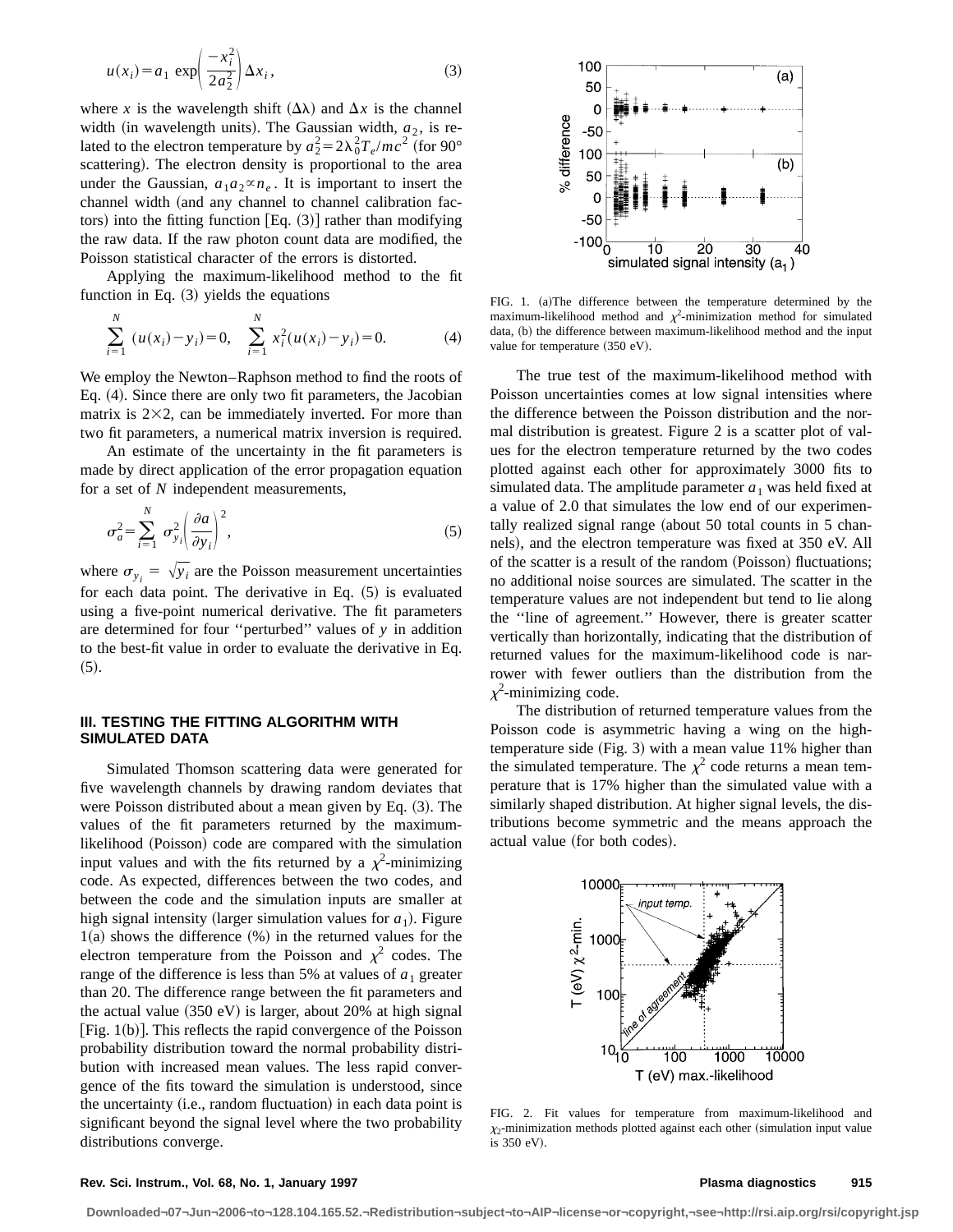

FIG. 3. The distribution of values for the temperature returned by the maximum-likelihood fitting routine is asymmetric.

The other parameter of interest in Thomson scattering data analysis is the area under the Gaussian spectrum (area=  $a_1a_2\sqrt{2\pi}$  which is proportional to electron density. For the same data set shown in Fig. 2, the distribution of returned values of area is symmetric, with mean values close to that of the simulation. The maximum-likelihood fit value for the area is larger than the simulated value by 1.5%, and the  $\chi^2$ value is 5% low.

# **IV. TESTING THE FITTING ALGORITHM WITH REAL DATA**

Thomson scattering data was acquired in the Madison Symmetric Torus (MST), a reversed field pinch plasma.<sup>7,8</sup> Three plasma density values  $(\sim 30$  spectra for each case) were obtained to get Thomson scattering signal variation of  $\sim$ 3×. The plasma current was held fixed at  $\sim$ 340 kA.

The trends observed in the simulations are also seen in the fitting of real data. At low plasma density (hence low Thomson scattering signal), the maximum-likelihood method is more robust returning a narrower distribution of values for the electron temperature with fewer outliers. Since the parent distribution is unknown in the experiment and there may be significant discharge to discharge fluctuations in the parameters of the parent distribution, it is more difficult to assess the differences between the fitting routines with real data than it is with simulated data, hence our reliance on simulations for the critical tests of the fitting algorithms.

To estimate the values for the parent distribution at each density, we summed the Thomson scattering data for all the discharges and fit the accumulated spectrum. The fit parameters from the two fitting routines for this ''ensemble'' spectrum are in close agreement. Table I is a summary of the comparison of the two fitting algorithms using real data. Row 3 of Table I shows the temperature for the ensembled spectra. For comparison with the simulation results of the previous section, the value of the fit parameter  $a_1$  (divided by the number of shots in the ensemble), for the low density data set is  $1.4$  (see Fig. 1). For the moderate and high density cases,  $a_1$ =3.4 and 4.6, respectively. Row 4 gives the mean (standard deviation) of the approximately 30 temperature values returned by the maximum-likelihood method. Row 5 presents the mean (standard deviation) for fits returned by the  $\chi^2$  routine. The number of detected photons (quantum efficiency is about  $4\%$ ) in each channel are shown in rows 6 through 10. At these signal levels counting statistics dominate the measurement uncertainties for single shot spectra. At the lowest density, the maximum-likelihood fitting routine returns a distribution of temperature values with mean closer to the ensemble value and with a smaller standard deviation than the  $\chi^2$  routine. At high density, the two codes return temperature values with very similar mean and standard deviation. The trends agree with the simulation results and confirm the conclusion that for low signal level the maximum-

TABLE I. Summary of the comparison of the maximum-likelihood and  $\chi^2$ -minimization methods using real Thomson scattering data from MST.

| Density $(10^{19} \text{ m}^{-3})$   | 0.5   | 1.3   | 1.8   |
|--------------------------------------|-------|-------|-------|
| # of discharges                      | 31    | 27    | 41    |
| Ensemble fit temp. (eV)              | 379   | 289   | 210   |
| Max.-likelihood fit mean (eV)        | 405   | 307   | 223   |
| (stat. dev.)                         | (164) | (121) | (78)  |
| $\chi^2$ -minimization fit mean (eV) | 428   | 310   | 218   |
| (stat. dev.)                         | (205) | (137) | (76)  |
| Avg. counts in channel #1            | 4.6   | 10.6  | 13.7  |
| (background)                         | (1.4) | (2.6) | (2.9) |
| Avg. counts in channel #2            | 12.0  | 27.7  | 33.2  |
| (background)                         | (2.6) | (4.6) | (6.5) |
| Avg. counts in channel #3            | 9.6   | 19.5  | 22.6  |
| (background)                         | (1.4) | (3.1) | (4.3) |
| Avg. counts in channel #4            | 5.8   | 11.8  | 11.1  |
| (background)                         | (1.7) | (4.1) | (6.5) |
| Avg. counts in channel #5            | 5.5   | 10.4  | 13.2  |
| (background)                         | (2.6) | (5.3) | (9.6) |

**Downloaded¬07¬Jun¬2006¬to¬128.104.165.52.¬Redistribution¬subject¬to¬AIP¬license¬or¬copyright,¬see¬http://rsi.aip.org/rsi/copyright.jsp**